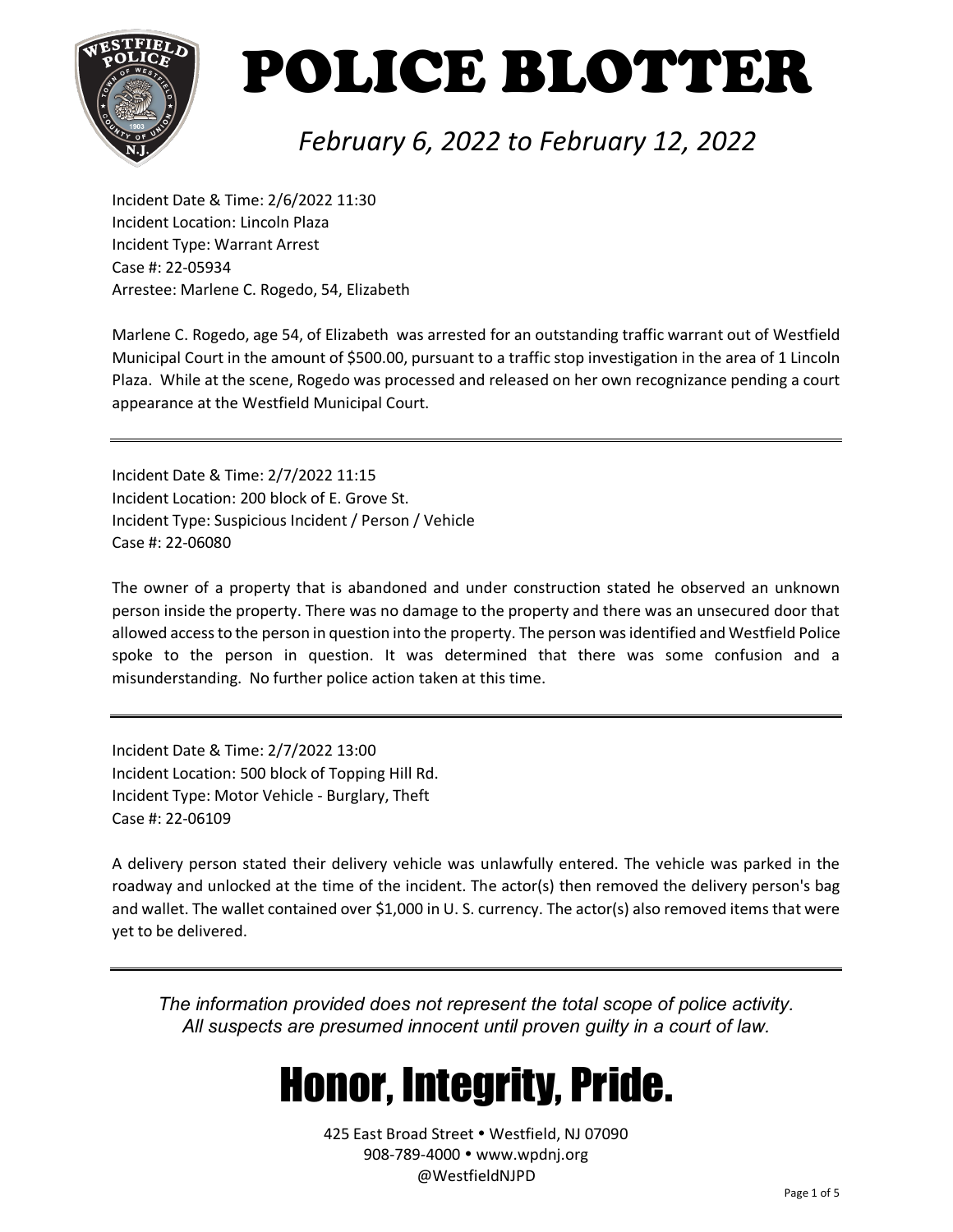

#### *February 6, 2022 to February 12, 2022*

Incident Date & Time: 2/7/2022 16:00 Incident Location: 200 block of Livingston St. Incident Type: Suspicious Incident / Person / Vehicle Case #: 22-06127

The son of a resident who resides on the 200 block of Livingston Street reported that an unknown individual gained access to the residence in an attempt to read the gas meter. The unknown individual was allowed into the residence and proceeded to the basement. At the time of the report, nothing in the residence appeared disturbed and nothing was reported missing.

Incident Date & Time: 2/8/2022 2:09 Incident Location: Barchester Way Incident Type: Motor Vehicle - Burglary Case #: 22-06186

A resident observed an unknown individual enter their vehicle which was parked and unlocked in their driveway. The suspect opened the driver side door, then ran back to a dark colored sedan which traveled towards Lawrence Avenue. Nothing was reported stolen from inside the vehicle.

Incident Date & Time: 2/8/2022 15:53 Incident Location: W. North Ave. & Crossway Pl. Incident Type: Warrant Arrest Case #: 22-06300 Arrestee: Patel, 39, Colonia

Subsequent to a motor vehicle stop, Tushar Patel was arrested for an outstanding traffic warrant from Jersey City Municipal Court. Patel was released after posting the required bail in the amount of \$100.

*The information provided does not represent the total scope of police activity. All suspects are presumed innocent until proven guilty in a court of law.*

### Honor, Integrity, Pride.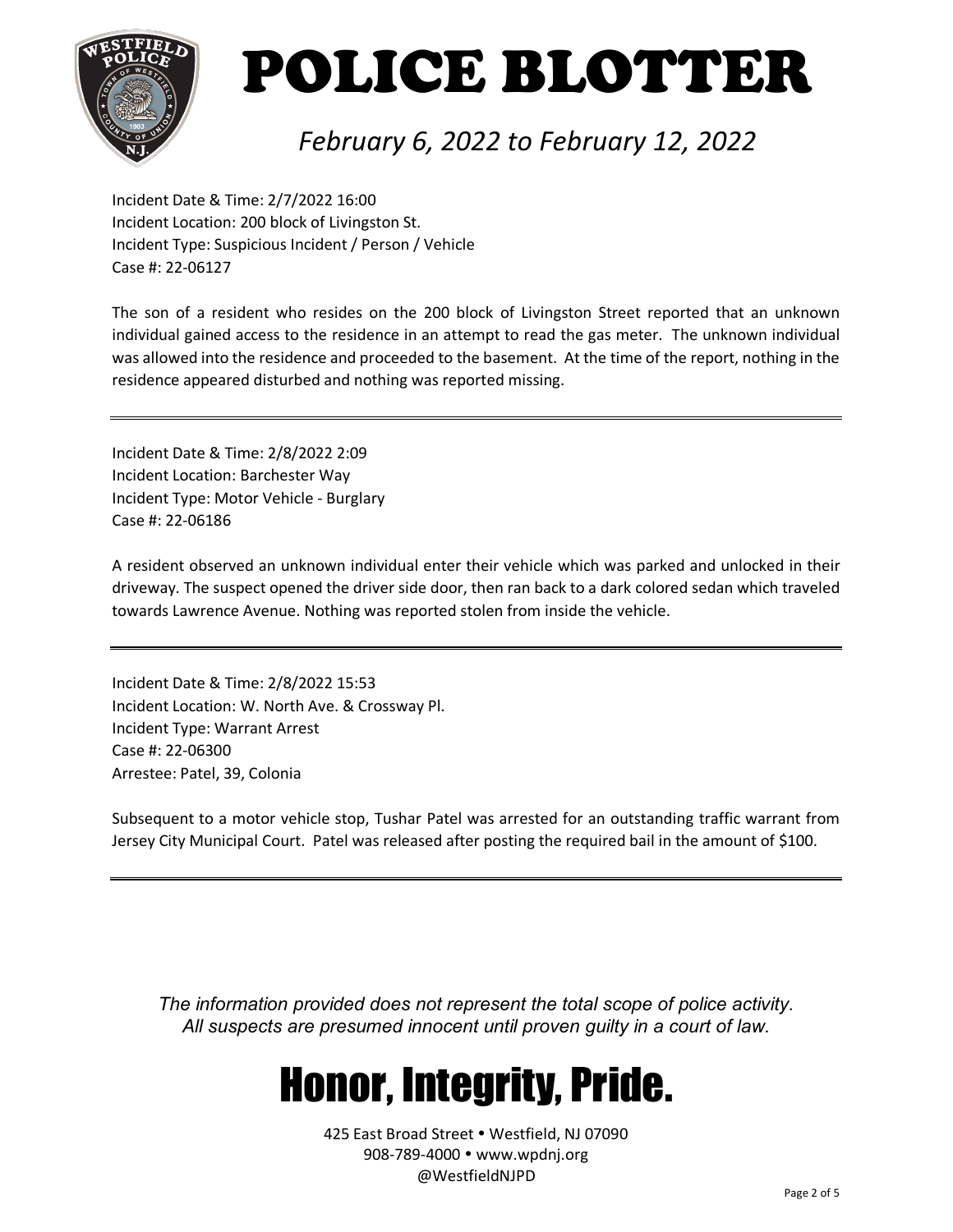

#### *February 6, 2022 to February 12, 2022*

Incident Date & Time: 2/9/2022 13:45 Incident Location: 400 W. North Ave. Incident Type: Suspicious Incident / Person / Vehicle Case #: 22-06472

A business on West North Avenue reported a suspicious incident. Upon Westfield Police arrival a Cranford resident was inside the business. The Cranford resident was attempting a substantial financial transaction. Representatives inside the business realized that the party was about to be the victim of a fraud. No transaction took place in Westfield. The party may have been a victim of fraud in another jurisdiction.

Incident Date & Time: 2/10/2022 12:13 Incident Location: 400 block of Edgar Rd. Incident Type: Identity Theft Case #: 22-06683

A resident states that a fraudulent credit card account was opened in their name. The resident has not suffered any monetary loss at this time. The unknown actor(s) used the resident's personal information to open the account. However, the circumstances on how the actor(s) obtained that information is unknown.

Incident Date & Time: 2/10/2022 13:08 Incident Location: E. South Ave. near Windsor St. Incident Type: Warrant Arrest Case #: 22-06690 Arrestee: Yazdaje Bedoya. 22, Elizabeth

Ofc. Jaramillo observed an equipment violation and subsequently stopped the vehicle with said violation. After identifying the driver, it was determined that she had an outstanding traffic warrant from Roselle Park Municipal Court. The warrant was confirmed and Roselle Park Municipal Court issued a R.O.R. for the subject with a new court date. The driver was also issued motor vehicle summons for the equipment violation as well as another violation.

*The information provided does not represent the total scope of police activity. All suspects are presumed innocent until proven guilty in a court of law.*

### Honor, Integrity, Pride.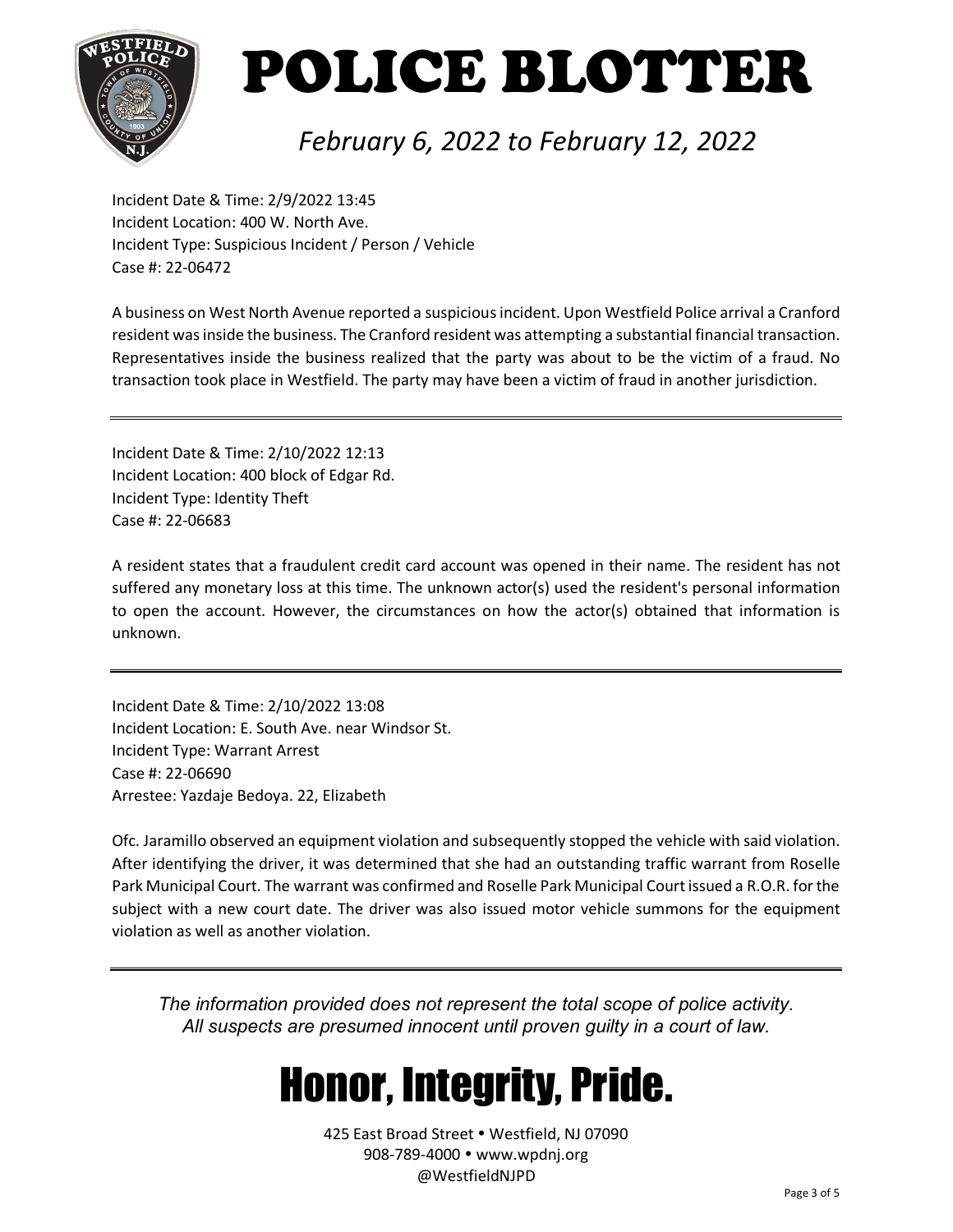

#### *February 6, 2022 to February 12, 2022*

Incident Date & Time: 2/11/2022 10:06 Incident Location: 1200 block of W. South Ave. Incident Type: Illegal Dumping Case #: 22-06842

An employee of a business located in the 1200 block of West South Avenue reported an incident of illegal dumping. According to the employee, on 01-29-22 at approximately 12:00 am, actors illegally dumped construction debris and trash in the dumpster located in the parking lot.

Incident Date & Time: 2/11/2022 14:46 Incident Location: 400 block of Central Ave. Incident Type: Fraud Case #: 22-06896

A resident of Highland Park received a phone call while within the town of Westfield. The caller identified himself as "Jason Tiller" of the "US Marshals" then of "US Treasury. The male caller, who had a distinctive accent possibly sounding like he was from India, demanded the victim withdraw \$4,600.00 to keep law enforcement from arresting him. The victim withdrew the funds, then was instructed to transfer the funds to "Bitcoin" and send them to an unknown recipient. The victim is at a loss of \$4,600.00 at this time.

Incident Date & Time: 2/11/2022 23:50 Incident Location: Clifton St. & Beverly Dr. Incident Type: DWI Case #: 22-06965 Arrestee: Darby Ward, 32, Aberdeen

Darby Ward was arrested by Officers Perconte and Pollock following a motor vehicle stop and subsequent investigation into a leaving the scene motor vehicle collision. Officer Perconte heard a collision in the area of Central Avenue and Park Street before observing Ward operating a vehicle with a flat front tire southbound on Central Avenue. It was later determined that Ward had struck a light post on Central Avenue at the intersection of Central and Park. Ward was processed and released to a sober adult.

*The information provided does not represent the total scope of police activity. All suspects are presumed innocent until proven guilty in a court of law.*